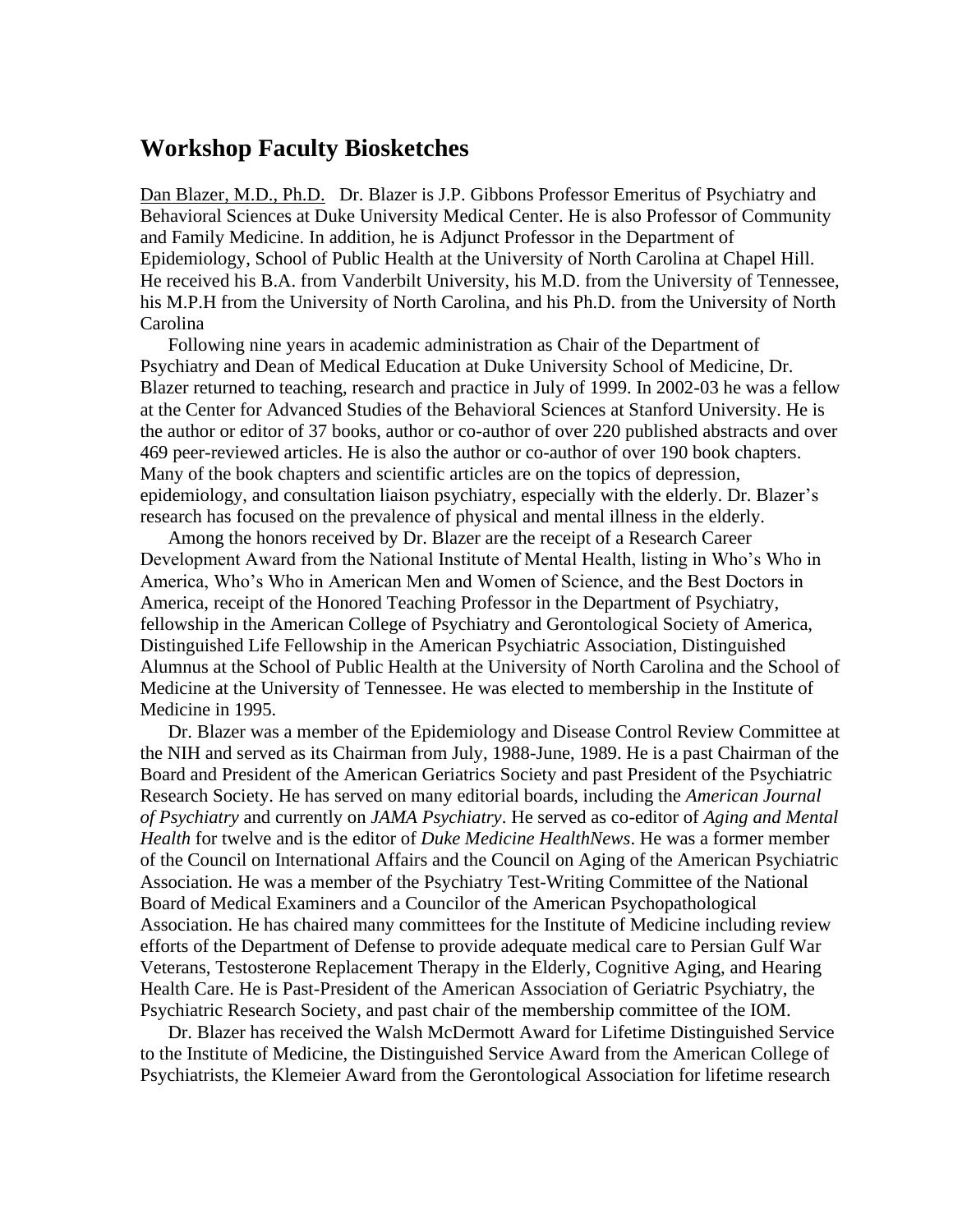in gerontology, and the Eugene Hargrove Award from the North Carolina Psychiatric Association for lifetime contributions to research in psychiatry.

Benjamin R. Doolittle, M.Div., M.D. Dr. Doolittle is an Associate Professor of Internal Medicine and Pediatrics at Yale School of Medicine. He is the program director of the Yale Medicine-Pediatrics residency program and medical director of the clinic. As an ordained minister, he is also the Associate Pastor of Pilgrim Congregational Church in New Haven, CT. In the ministry, he supports an inner-city congregation with preaching and pastoral care. He is co-director of the Yale Program in Medicine, Spirituality, and Religion, a project which grew from his experience at Dr. Koenig's "Boot Camp." One of Dr. Doolittle's areas of expertise is "The Care-Giver's Soul: Burnout, Spirituality, and Coping among Physicians & Ministers," which he focuses on during the workshop.

Jill Hamilton, R.N., Ph.D. FAAN is a, tenured full professor at Emory School of Nursing in Atlanta, Georgia. She previously held faculty positions at Johns Hopkins University and the University of North Carolina at Chapel Hill. She earned her BSN, MSN, and PhD in nursing from UNC Chapel Hill. Her postdoctoral training in the nursing care of older adults was completed at the Oregon Health & Science University. Dr. Hamilton's research interests include health disparities, social and cultural factors that influence health, and the coping strategies used among older African American cancer survivors and their families. She has developed measures of coping and spirituality and has conducted research to examine ways sociocultural factors influence how older African Americans use social support and spirituality. Dr. Hamilton is published on topics related to social support, religion, and quality of life among African Americans with life-threatening illness. Her most recent work on religious songs is published in the Journal of Religion and Health and Cancer Nursing. She was a Georgia Cancer Coalition Distinguished Cancer Scholar from 2003-2007 and a member of the 2014 Class of the UNC Thorp Faculty Engaged Scholars. Dr. Hamilton is currently a Fellow in the American Academy of Nursing and a Faculty Scholar of the Center for Spirituality, Theology & Health at Duke University. Dr. Hamilton was the recipient of the 2011 Oncology Nursing Society (ONS) Publishing's Division Award for Excellence in Writing Qualitative Research and her work on religious songs was featured in the November 2012 Thanksgiving edition of Good Housekeeping magazine. She has done original research on the effects of spiritual songs and verses from Scripture on coping with stress among older and younger African Americans. A qualitative researcher for over 20 years, she has received numerous NIH grants to support her work.

Warren Kinghorn, M.D., Th.D. Dr. Kinghorn is a psychiatrist and theologian whose work centers on the role of religious communities in caring for persons with mental health problems and on ways in which Christian communities engage practices of modern health care. Jointly appointed within Duke Divinity School (Associate Research Professor of Psychiatry and Pastoral and Moral Theology) and the Department of Psychiatry and Behavioral Sciences of Duke University Medical Center (Associate Professor of Psychiatry), he is a staff psychiatrist at the Durham VA Medical Center and core teaching faculty member of the Duke Psychiatry Residency Program. Within the Divinity School, he works closely with students and faculty members interested in exploring the ways in which theology and philosophy might constructively inform Christian engagement with modern medicine and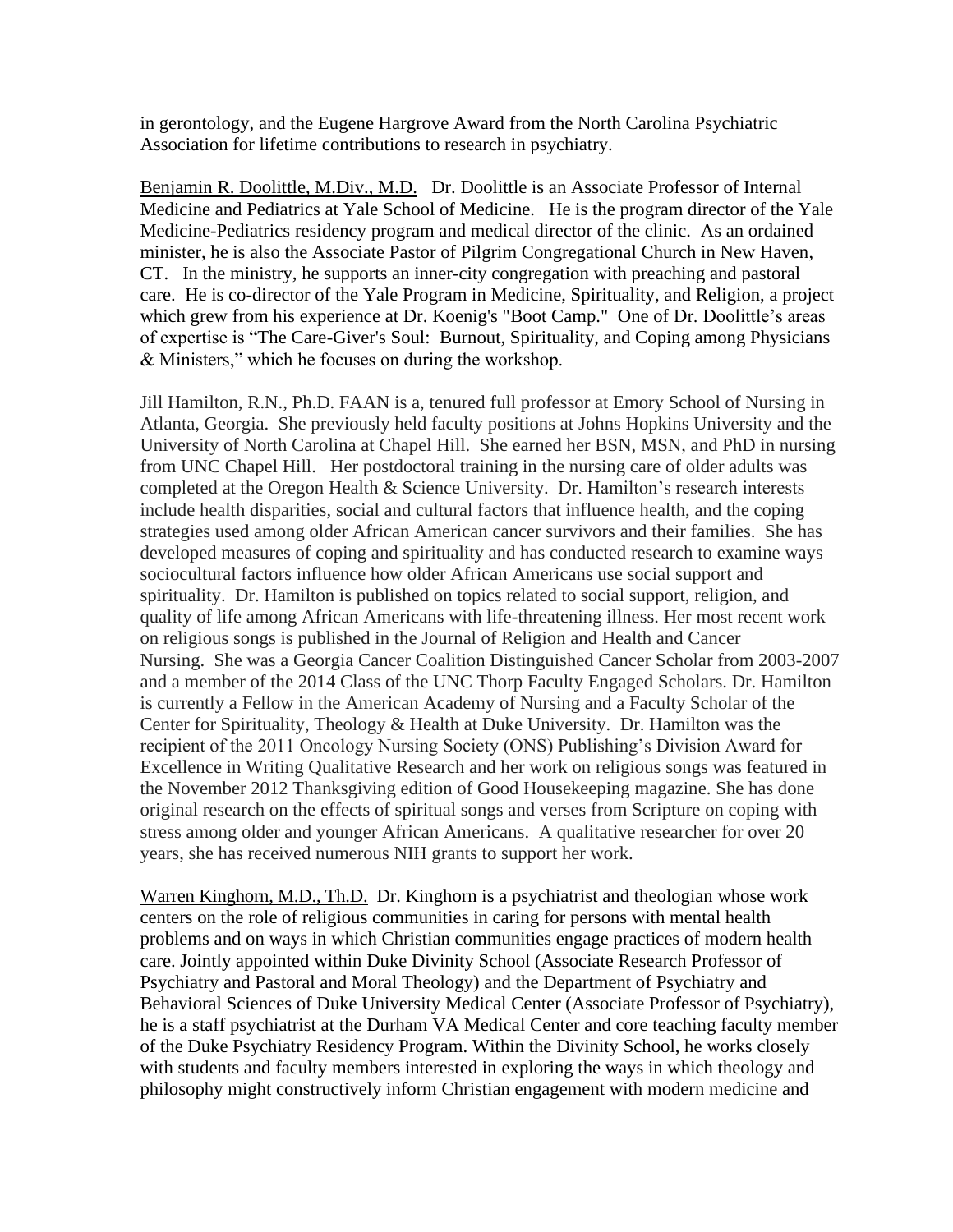psychiatry. His current scholarly interests include the moral and theological dimensions of combat-related post-traumatic stress disorder, the applicability of virtue theory to the vocational formation of clinicians and clergy, and the contributions of the theology and philosophy of St. Thomas Aquinas to contemporary debates about psychiatric diagnosis, psychiatric technology, and human flourishing. Dr. Kinghorn completed his medical training at Harvard Medical School and his theological degree at Duke Divinity School.

Harold G. Koenig, MD, MHSc. Dr. Koenig completed his undergraduate education at Stanford University, his medical school training at the University of California at San Francisco, and his geriatric medicine, psychiatry, and biostatistics training at Duke University Medical Center. He is board certified in general psychiatry, geriatric psychiatry and geriatric medicine, and is on the faculty at Duke as Professor of Psychiatry and Behavioral Sciences, and Associate Professor of Medicine, and is on the faculty as an Adjunct Professor in the Department of Medicine at King Abdulaziz University, Jeddah, Saudi Arabia, and in the School of Public Health, Ningxia Medical University, Yinchuan, P.R. China. He is also a registered nurse (RN).

Dr. Koenig is Director of the *Center for Spirituality, Theology and Health* at Duke University Medical Center, and has published extensively in the fields of mental health, geriatrics, and religion, with nearly 600 scientific peer-reviewed articles, nearly 100 book chapters, and over 55 books. He is the former Editor-in-Chief of the Medline research journal, the *International Journal of Psychiatry in Medicine,* and is the current Associate Editor of The *Journal of Religion and Health.* His research on religion, health and ethical issues in medicine has been featured on over 50 national and international TV news programs (including multiple times on NBC's The Today Show and ABC's Good Morning America), more than 100 national or international radio programs (including multiple NPR, BBC, and CBC interviews), and hundreds of national and international newspapers or magazines (including Reader's Digest, Parade Magazine, Newsweek, and Time).

In September 1998, Dr. Koenig was invited to give testimony before the U.S. Senate Committee on Finance concerning the benefits of religion and spirituality on health. In September 2008, he was invited to give testimony before the U.S. House of Representatives' Committee on Science & Technology. He has been interviewed by James Dobson on Focus on the Family and by Robert Schuller in the Crystal Cathedral on the Hour of Power. Dr. Koenig has been nominated twice for the Templeton Prize for Progress in Religion. He is the recipient of the 2012 Oskar Pfister Award from the American Psychiatric Association and the 2013 Gary Collins Award from the AACC. He is the lead author of the forthcoming Handbook of Religion and Health, 3rd ed. (2022), with Tyler VanderWeele (Harvard School of Public Health) and John R. Peteet (Harvard Department of Psychiatry). Dr. Koenig travels widely to give workshops and seminar presentations in the United States and around the world.

John P. Oliver, D.Min., BCC, ACPE supervisor. Dr. Oliver is the Director of Pastoral Care and a Clinical Pastoral Education Supervisor at Duke University Health System. John was raised in Colombia, South America. He and his wife Karin have three children. John earned his BA and BM degrees from Samford University, his Masters of Divinity from Southwestern Baptist Theological Seminary, and his Doctor of Ministry degree from Columbia Theological Presbyterian Seminary. John completed his Clinical Pastoral Education Supervisory Training at Duke University Medical Center and was for many years the Chief of Pastoral Services at the Durham Veterans Administration Hospital. John's